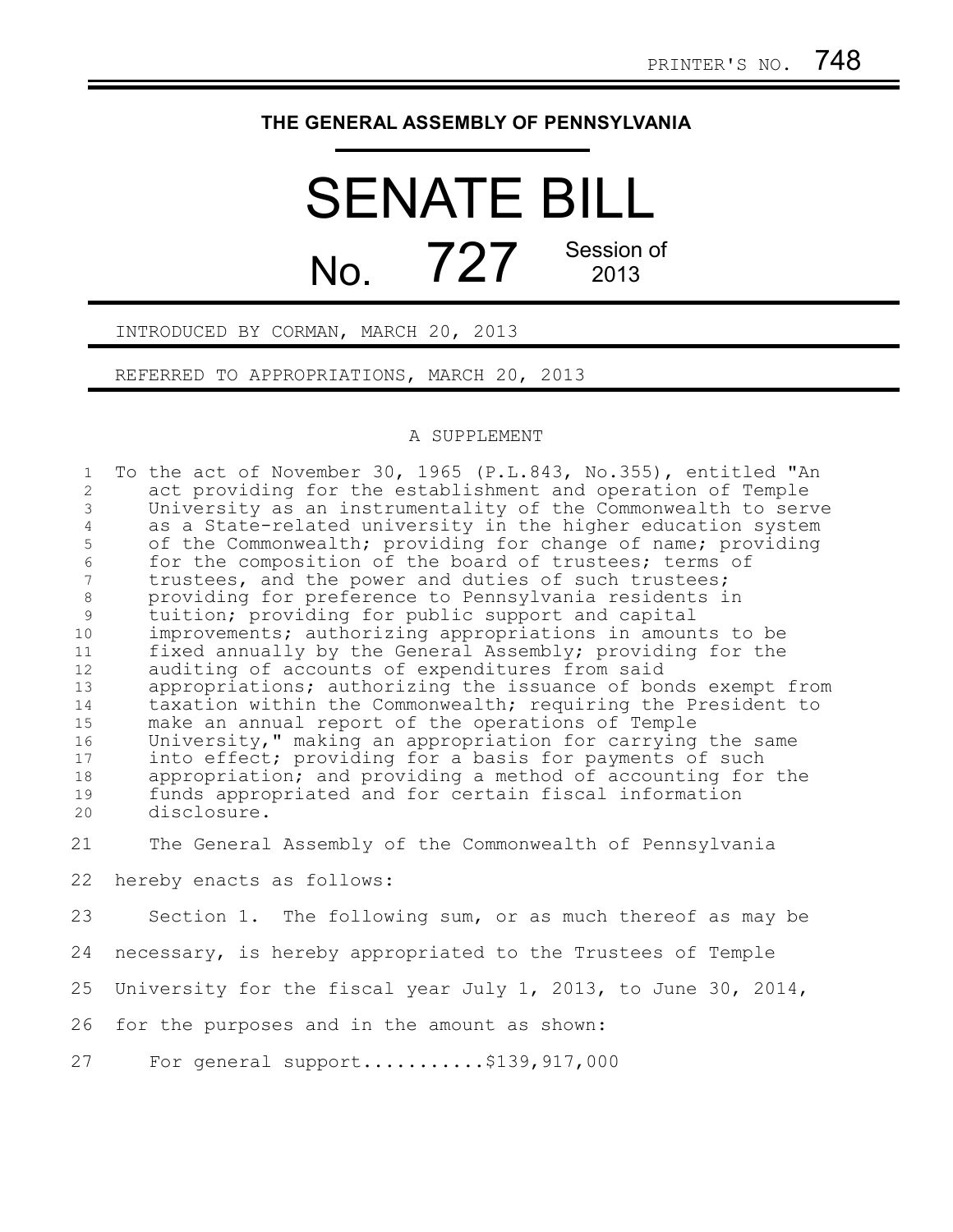Section 2. Payments to Temple University on account of the appropriation provided in section 1 shall be made on the basis of costs during the fiscal year. 1 2 3

Section 3. (a) Payment to Temple University of the appropriation provided in section 1 shall be made monthly during the fiscal year. 4 5 6

(b) Such monthly payments shall be made in accordance with the provisions of section 2 on the basis of estimated costs. The estimate of costs shall be submitted by Temple University to the Secretary of Education, the General Assembly and the State Treasurer not later than 30 days prior to the date on which such payment is to be made. 7 8 9 10 11 12

Section 4. (a) Temple University shall apply the moneys appropriated by this act only for such purposes as are permitted in this act and shall at all times maintain proper records showing the application of such moneys. Not later than 120 days after the close of the fiscal year to which this act relates, Temple University shall file, with the Secretary of Education, the General Assembly and the Auditor General of the Commonwealth, a statement setting forth the amounts and purposes of all expenditures made from moneys appropriated by this act and other university accounts during said fiscal year, as provided in section 2, used as a basis for receipt of any appropriation during said fiscal year. 13 14 15 16 17 18 19 20 21 22 23 24

(b) Such statement of expenditures and costs shall be reviewed by the Auditor General of the Commonwealth, and he shall have the right, in respect to the moneys appropriated by this act, to audit and disallow expenditures made for purposes not permitted by this act and to cause such sums to be recovered and paid by Temple University to the State Treasurer. In respect 25 26 27 28 29 30

20130SB0727PN0748 - 2 -